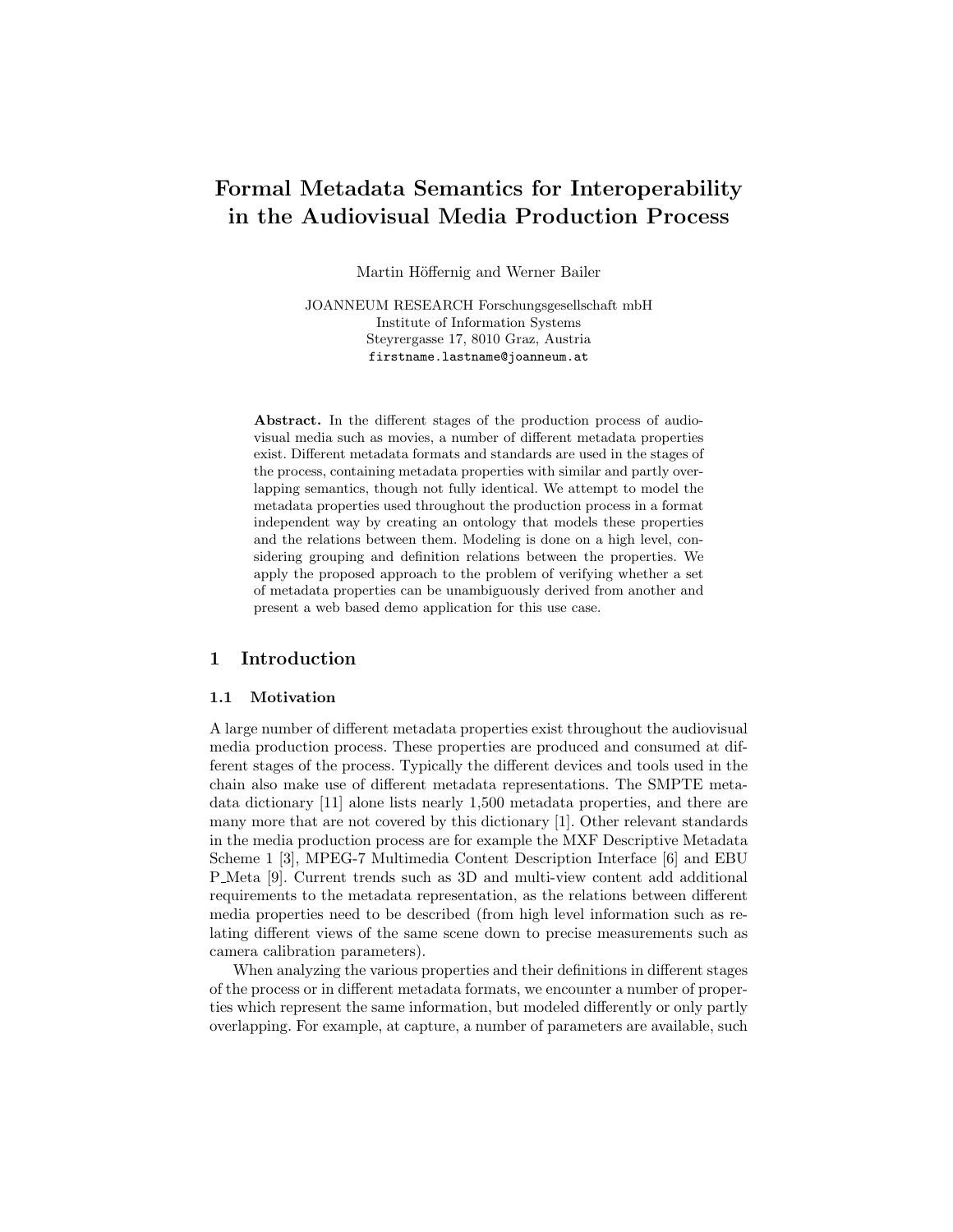as the resolution of the sensor, its aspect ratio, the temporal sampling rate, etc. At a later stage, the header of a stream might contain an identifier of the video standard used, which implies the values for a number of these parameters. In order to support content exchange and automation in the production process, it is necessary to establish metadata interoperability between the steps of the process. Due to the multitude of metadata properties and formats, which are often tailored toward the specific needs of a certain step in the process, it is utopian to expect that a single format serving the needs of all steps in the process can be defined, that will also be adopted by all the devices and tools involved. We thus need to deal with the diversity in terms of metadata and establish interoperability by well-defined semantics of the different metadata properties, so that they can be mapped between the different stages of the process.

This work presents a first step in this direction. We aim to model the concepts behind the metadata properties in the process, leaving specifics of formats such as data types aside. These things can be addressed in an additional layer on top. In the remainder of this section we discuss approaches for solving related problems. We then analyze the aspects of this interoperability problem in more detail in Section 2 and present the proposed approach in Section 3. In Section 4 we discuss a prototypical implementation of the approach for an ontology covering a small set of metadata properties and Section 5 concludes the discussion.

#### 1.2 Related Work

In [8] the automation of media production processes by using a workflow management system is discussed. In that work, the open source workflow language YAWL (Yet Another Workflow Language [12]) has been chosen and extended to fit the area of film production (YAWL4Film<sup>1</sup>). YAWL4Film contains workflow patterns that support the production crew in collecting, creating, and distributing required documents and data for certain production tasks. For example, the process for a daily shooting procedure has been modeled, in which documents such as time sheets for cast members or the daily-shooting progress reports are created and distributed automatically by the workflow system. YAWL is based on XML technologies and all the data being processed during the process steps is defined using custom XML Schemata. Due to known limitations of XML Schema describing semantics [7], interoperability to existing metadata standards in the media production process is very limited.

In the different stages of the media production process, different types of metadata are needed, such as descriptive, technical, structural, composition, and editing metadata. In [10] these metadata types are listed and allocated to the concerning production stages. Furthermore, relevant metadata standards, for describing these different types of metadata have been identified. In [1] the requirements for a metadata model for audiovisual media production have been developed and discussed, and existing standards have been analyzed. The conclusion of this work is that none of the current metadata standards is able to

 $\frac{1}{1}$ http://www.yawl4film.com/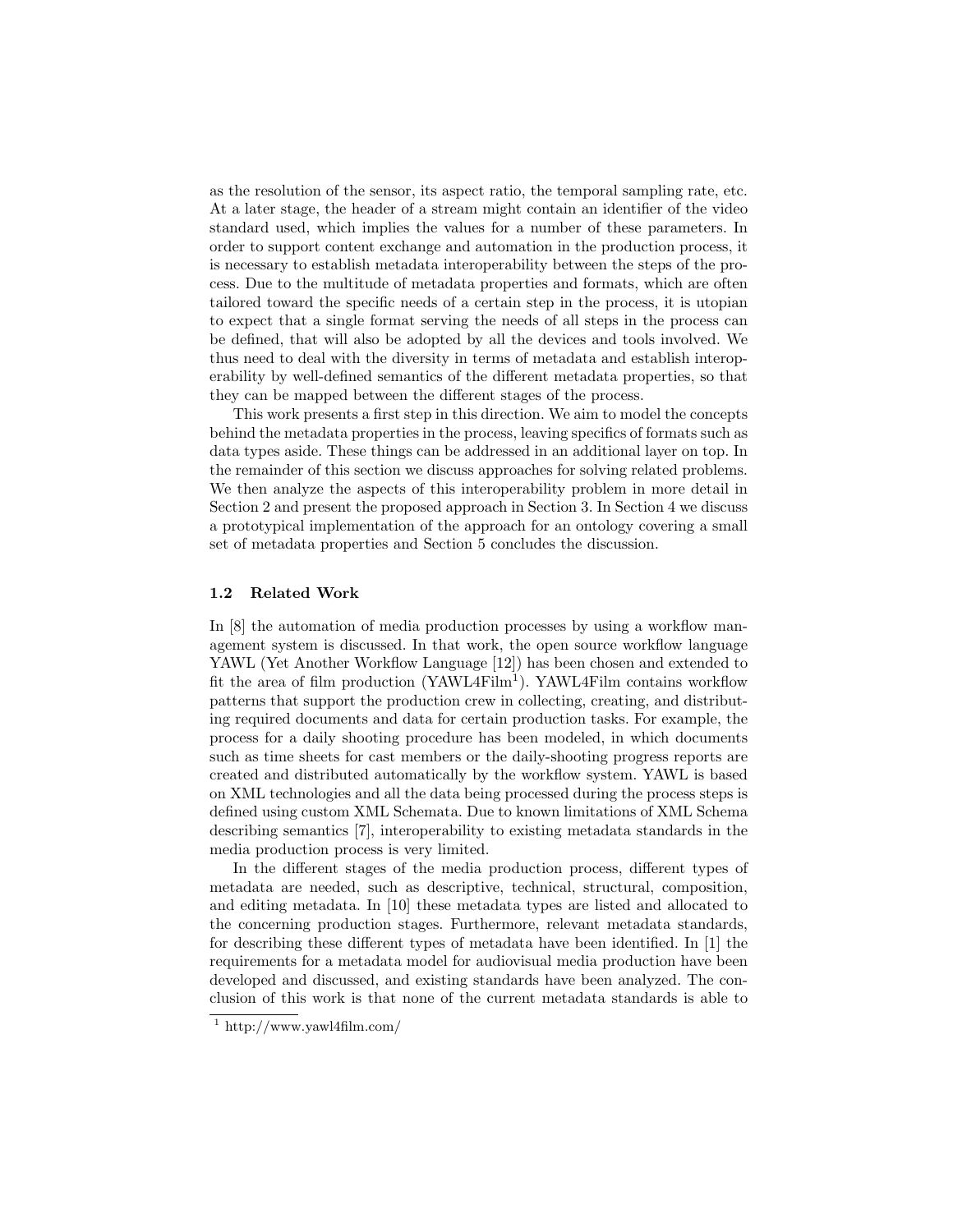achieve all the defined requirements. However, interoperability between metadata standards needs to be enabled in order to exchange metadata properties between different standards.

The Simple Knowledge Organization System Reference (SKOS) provides a vocabulary to classify concepts and to describe how they relate to others concepts [5]. Semantic relations, such as narrower, broader, and related are available for describing relations between SKOS concepts. It is of course possible to build up a classification scheme using the SKOS relations. However, we want to model more complex relations, for example, if a concept defines other concepts or if a concept can be substituted by others. Describing such relations are out of the scope of SKOS<sup>2</sup>.

The W3C Media Annotations Working Group<sup>3</sup> also deals with the interoperability issue of metadata formats. Their goal is to develop a simple ontology of core metadata properties for audiovisual content and an API for accessing these properties from descriptions in a range of formats. This clearly needs mappings between the considered formats and the proposed set of properties. The working draft containing the core vocabulary to describe media resources is available at [4]. In contrast to this work we do not want to define mappings between different metadata standards, but rather to describe semantic relations between format independent metadata properties.

### 2 Problem Definition

Different metadata properties represented in different metadata formats exist in the media production process. However, we encounter a number of properties which represent – at least partially – the same information, but modeled differently or with only partly overlapping semantics. In order to support content exchange and automation in the production process, it is necessary to establish metadata interoperability between different metadata models and representations being used in the steps of the process. As first step to solve this interoperability issue we model the relations between metadata properties or groups of metadata properties. We then define a set of queries that our system needs to be able to answer. These queries yield information about the how metadata properties in the different stages of the process are related, they do not yet implement conversion between metadata formats.

#### 2.1 Relations

Definition A metadata property (or group of properties) A defines another metadata property (or group of properties)  $B$ , if  $B$  can be derived without any semantic ambiguity from A by some mapping/conversion.

<sup>2</sup> Compare the discussion about the usage of SKOS mappings for this purpose: http://lists.w3.org/Archives/Public/public-media-annotation/2009Mar/0067.html

<sup>3</sup> http://www.w3.org/2008/WebVideo/Annotations/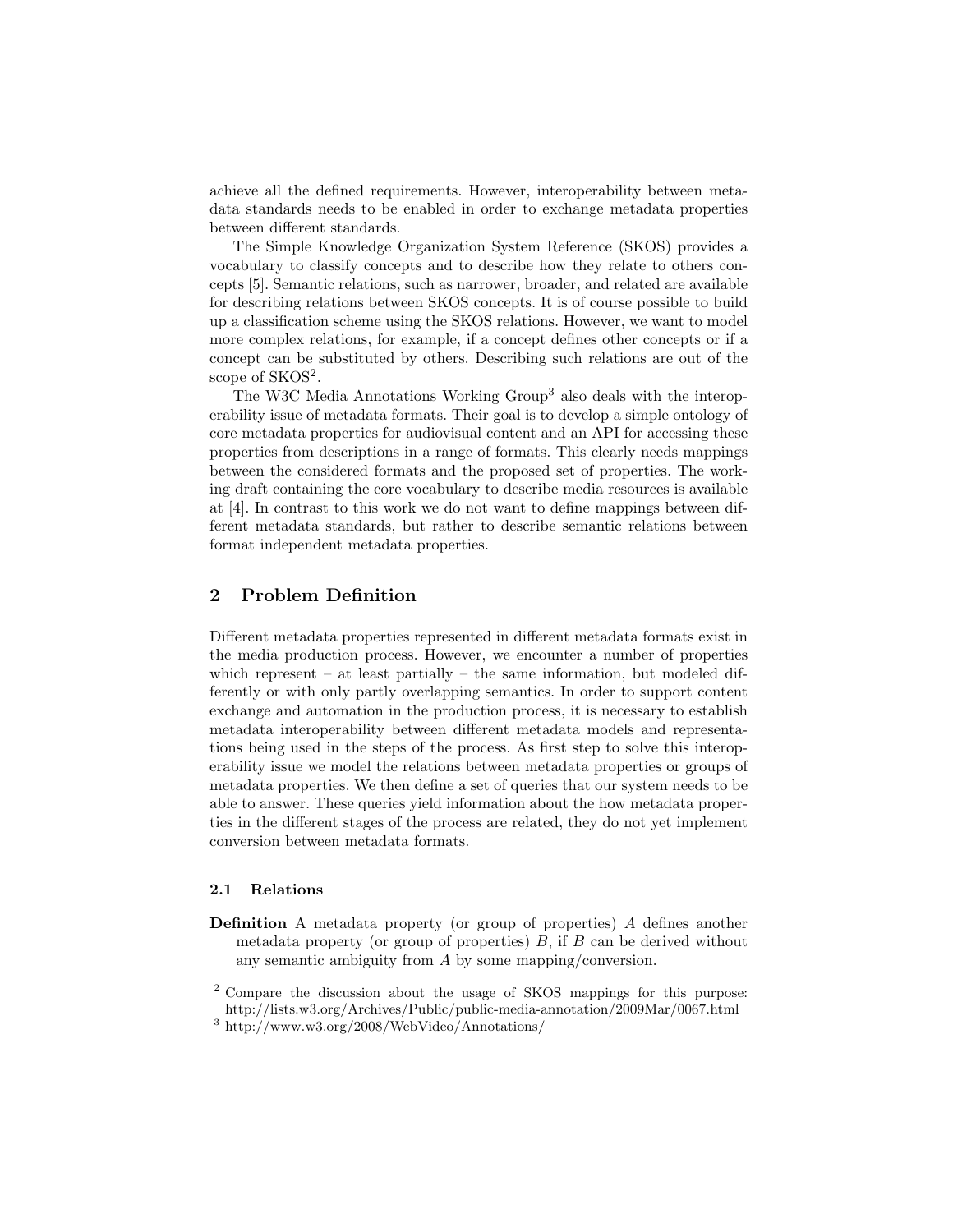**Equivalence** A metadata property (or group of properties)  $B$  is equivalent to another metadata property (or group of properties)  $B$ , if A defines  $B$  and  $B$ defines A.

At this point it is not relevant which specific metadata formats are used and what kind of data type is used to represent a specific metadata property. It is only important to model the concept represented by a metadata property and the relations between them.

In this paper we use the following notation. To formally express a group of metadata properties, the conjunction  $(\wedge)$  is employed. Additionally, the implication operator  $(\rightarrow)$  is used to express the definition relation between metadata properties (or group of) properties, and the equivalence operator  $(\leftrightarrow)$  describes the equivalence relation between metadata properties (or group of) properties.

As an example, assume that there are the following metadata properties of a video: number of lines, number of columns, spatial resolution, frame rate, and a video payload identifier of a container file format, that describes the video standard by an identifier<sup>4</sup>. Spatial resolution is equivalent to a metadata properties group containing lines and columns. Furthermore, the payload identifier defines lines, columns, and frame rate. These two statements can be formally expressed as equations 1 and 2. Since spatial resolution is equivalent to the group of lines and columns, the payload identifier also defines the resolution which is expressed in equation 3.

$$
resolution \leftrightarrow lines \land columns. \tag{1}
$$

 $payload identifier \rightarrow lines \wedge columns \wedge frame\ rate.$  (2)

$$
(payload identifier \rightarrow lines \land columns \land frame rate) \land (lines \land columns \leftrightarrow resolution) \rightarrow (payload identifier \rightarrow resolution)
$$
(3)

#### 2.2 Queries

Expressing definition and equivalence relations between metadata properties enables to infer information about interoperability between metadata properties. The following three types of queries have been identified<sup>5</sup>. It holds for all types of queries, that some queries may be answerable directly by the facts represented in the ontology while others need inference.

1. Verify whether a given metadata property is defined by another given metadata property or not. For example, it should be verified if there exists an definition relation between payload identifier and resolution (equation 4). Since there is an inferred definition the response to this query is yes.

<sup>4</sup> Such an property exists e.g. in the header of an MXF file.

<sup>5</sup> Note that in the description of the queries "metadata property" stands for single metadata properties as well as groups of metadata properties.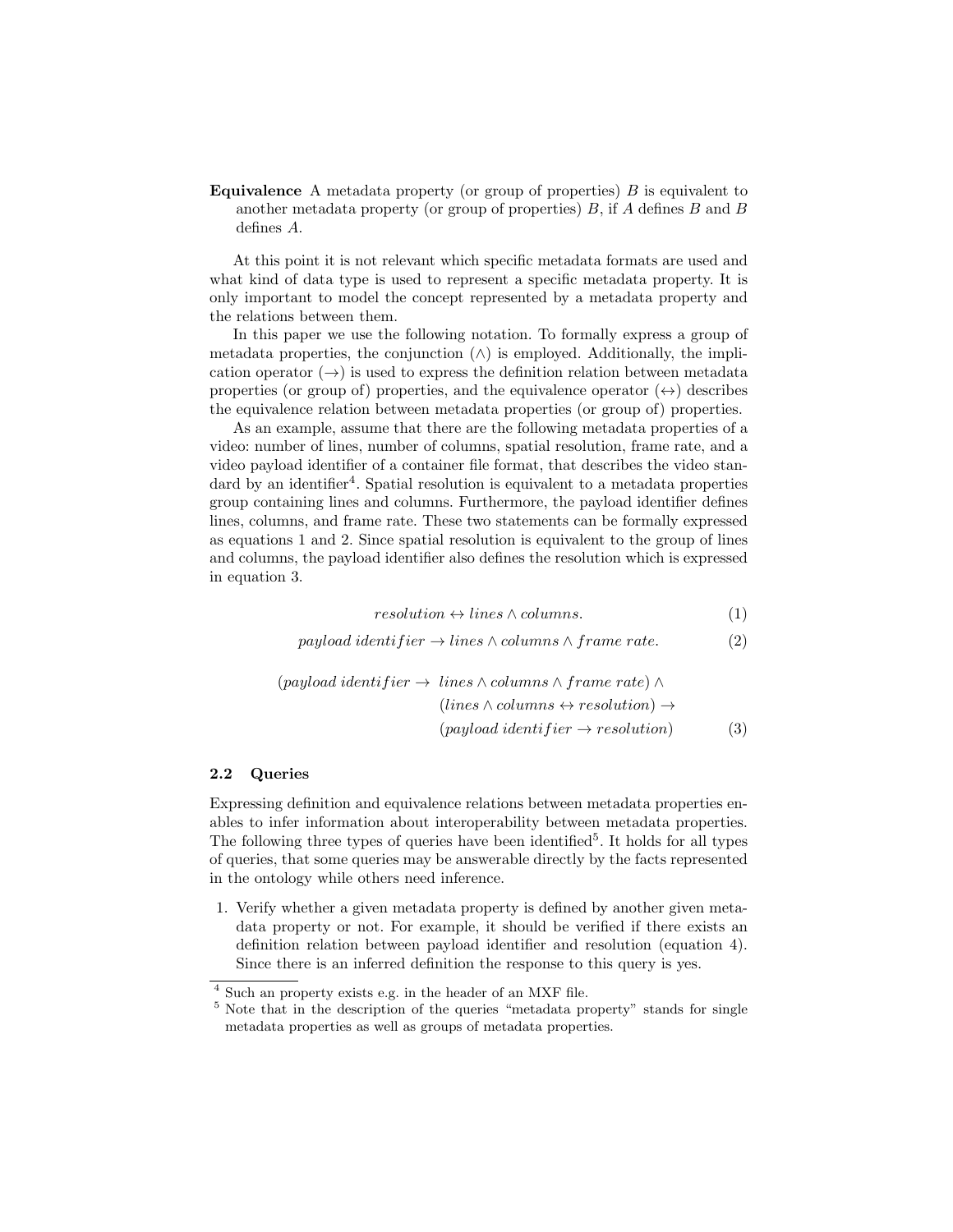2. Find all metadata properties that are defined by a given metadata property. An example is the query in equation 5. Lines, columns, and frame rate are direct results, while resolution is an inferred result to this query.

$$
payload identifier \rightarrow ? \tag{5}
$$

3. Find all metadata properties that define a given metadata property. As an example all metadata properties which imply lines should be listed (cf. equation 6). In this case, payload identifier and resolution are the results.

$$
? \rightarrow lines. \tag{6}
$$

To simplify matters, in all of the examples above only single metadata properties have been used as query parameters. In addition, only single metadata properties are listed as results. However, the result set could be expanded to include groups of properties, e.g. the group (lines, columns) in addition to resolution. When dealing with groups of metadata properties we can distinguish two types: those explicitly defined in our ontology and those not explicitly defined in the ontology but stated in the query or emerging from the result. For example, equation 7 contains an explicitly defined group of metadata properties since this group has been explicitly expressed in equation 1. On the other hand, the metadata group contained in equation 8 is only created in the query.

$$
payload identifier \rightarrow (lines \land columns) \tag{7}
$$

$$
payload identifier \rightarrow (resolution \land frame\ rate) \tag{8}
$$

Additionally, query results can also contain groups of metadata properties that are not explicitly defined. For example, valid results of the query in equation 5 are among others (lines  $\land$  columns) and (lines  $\land$  resolution).

### 3 Proposed Approach

In this section we propose an approach for expressing the required relations between metadata properties (as discussed in Section 2). As a proof of concept the approach is applied to solve the verification query task (cf. equation 4). We propose the use of an ontology which is called  $meon<sup>6</sup>$  for the formal representation of metadata properties and the relations between them. Furthermore, logical rules are applied to infer new knowledge.

OWL-DL [2], which is a subset of the Web Ontology Language, is used to formally capture the semantics of the metadata properties and their relations. The class Concept models the general concept represented by a metadata

 $\frac{6}{6}$  prefix meon: http://www.20203dmedia.eu/meon#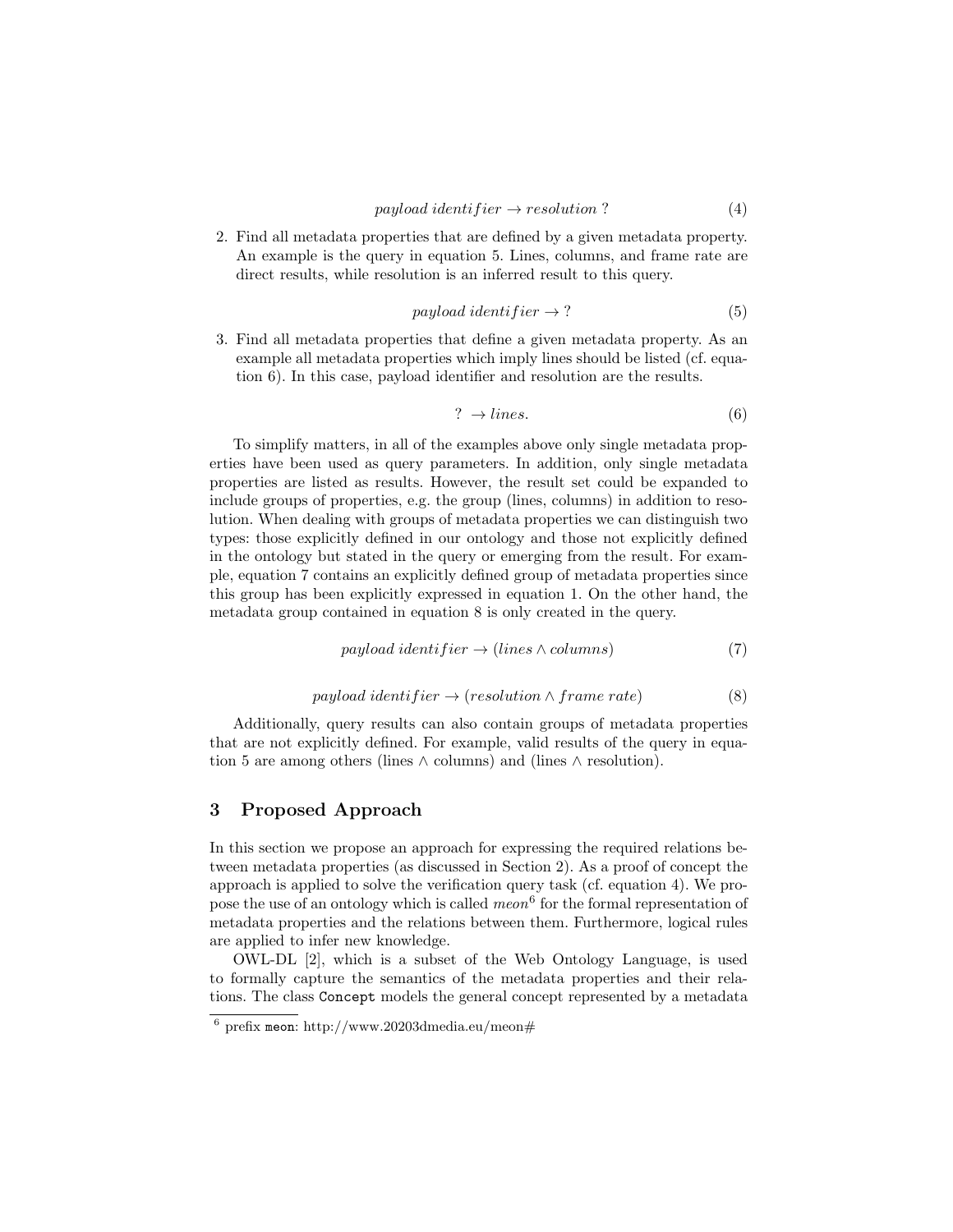property in the ontology. Subclasses of class Concept are AtomicConcept and CompoundConcept. Class AtomicConcept represents all single metadata properties, while class CompoundConcept describes groups of metadata properties containing at least two metadata properties. Property contains describes that an instance of class Concept is part of a group of metadata properties (i.e. part of an instance of class CompoundConcept). In order to model the definition relation between two metadata properties (or group of), the transitive property defines is used. This property can be applied between instances of class Concept. Since the equivalence relation is just the result of a bidirectional definition relation, an appropriate usage of this property is expressive enough to model also the equivalence relation. The metadata properties in the example presented in Section 2 are represented by the ontology in Figure 1<sup>7</sup> . In this ontology PayloadIdentifier, FrameRate, Lines, Columns, and Resolution are instances of class AtomicConcept, CC 1 and CC 2 are anonymous instances of class CompoundConcept. CC 1 represents a group of metadata properties containing frame rate, lines, and columns. Additionally the metadata properties lines and columns form another metadata group described by  $CC_2$ .



Fig. 1. Example of an ontology for describing metadata properties and their relations between.

In order to model the verification query task (cf. equation 4) as a proof of concept of the proposed approach, we split groups of metadata properties into all possible combinations and then infer new relations in the ontology. Therefore logical rules have been created to semantically express the knowledge required to solve this task. These rules make implicit knowledge in the ontology explicit by adding new instances and relations which enable the subsequent rea-

<sup>&</sup>lt;sup>7</sup> For the sake of simplicity, the meon namespace and  $\text{rdf:type}$  relations have been omitted.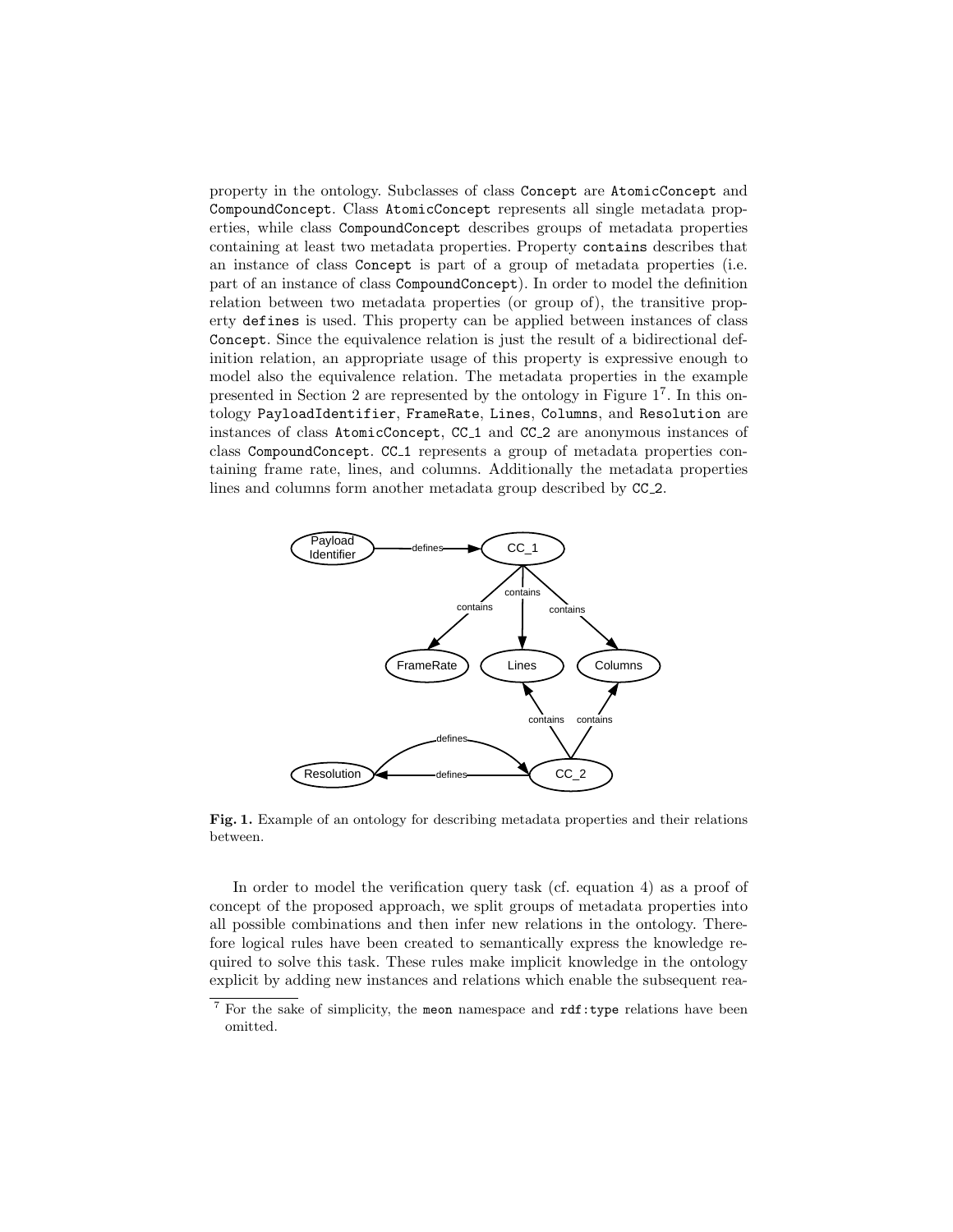soning and querying steps. The Jena rules syntax<sup>8</sup> is used for defining the rules. One set of rules is responsible to split metadata groups into their combinations and to establish definition relations between the parent metadata group and they newly created ones. Another set of rules expresses the equivalence between metadata groups. An important prerequisite for determining the equivalence between metadata groups is that it must be possible to express the number of metadata properties contained in the group. Therefore an additional property (countContains) is added to the ontology, and a rule containing a custom procedural builtin<sup>9</sup> is used to compute the number of metadata properties for each metadata properties group. An example rule for expressing the equivalence relation between two metadata groups containing two metadata properties is shown in Figure 2. First, two ambiguous instances of class CompoundConcept (?cc1 and ?cc2) containing exactly two instances of class AtomicConcept are identified. Then it is verified whether in ?cc1 and ?cc2 the same instances of class AtomicConcept (?ac1 and ?ac2) are included. In case that (?cc1 and ?cc2) are equivalent, two new definition relations between them are added to the ontology. Another rule expresses that the defines relation between an instance of class CompoundConcept and a instance of class AtomicConcept also infers a definition relation (defines) between them. It is obvious that a metadata property is equivalent to itself. This fact is also explicitly added by a rule.

```
@prefix meon: <http://www.20203dmedia.eu/meon#> .
@prefix rdf: <http://www.w3.org/1999/02/22-rdf-syntax-ns#>
```

```
[equivalence_between_compound_concepts_containing_2_atomic_concepts:
  (?cc1 meon:countContains "2"^^xsd:int),
  (?cc2 meon:countContains "2"^^xsd:int),
 notEqual(?cc1, ?cc2),
  (?cc1 meon:contains ?ac1),
  (?cc2 meon:contains ?ac1),
  (?cc1 meon:contains ?ac2),
  (?cc2 meon:contains ?ac2),
 notEqual(?ac1, ?ac2),
  \rightarrow(?cc1 meon:defines ?cc2),
  (?cc2 meon:defines ?cc1)
]
```
Fig. 2. Rule for infering the equivalence between two metadata property groups consisting of two metadata properties.

After applying the presented rules to the example ontology depicted in Figure 1, it can be derived that payload identifier defines resolution (cf. equation 3).

<sup>8</sup> http://jena.sourceforge.net/inference/index.html#rules

<sup>&</sup>lt;sup>9</sup> http://jena.sourceforge.net/inference/index.html#RULEextensions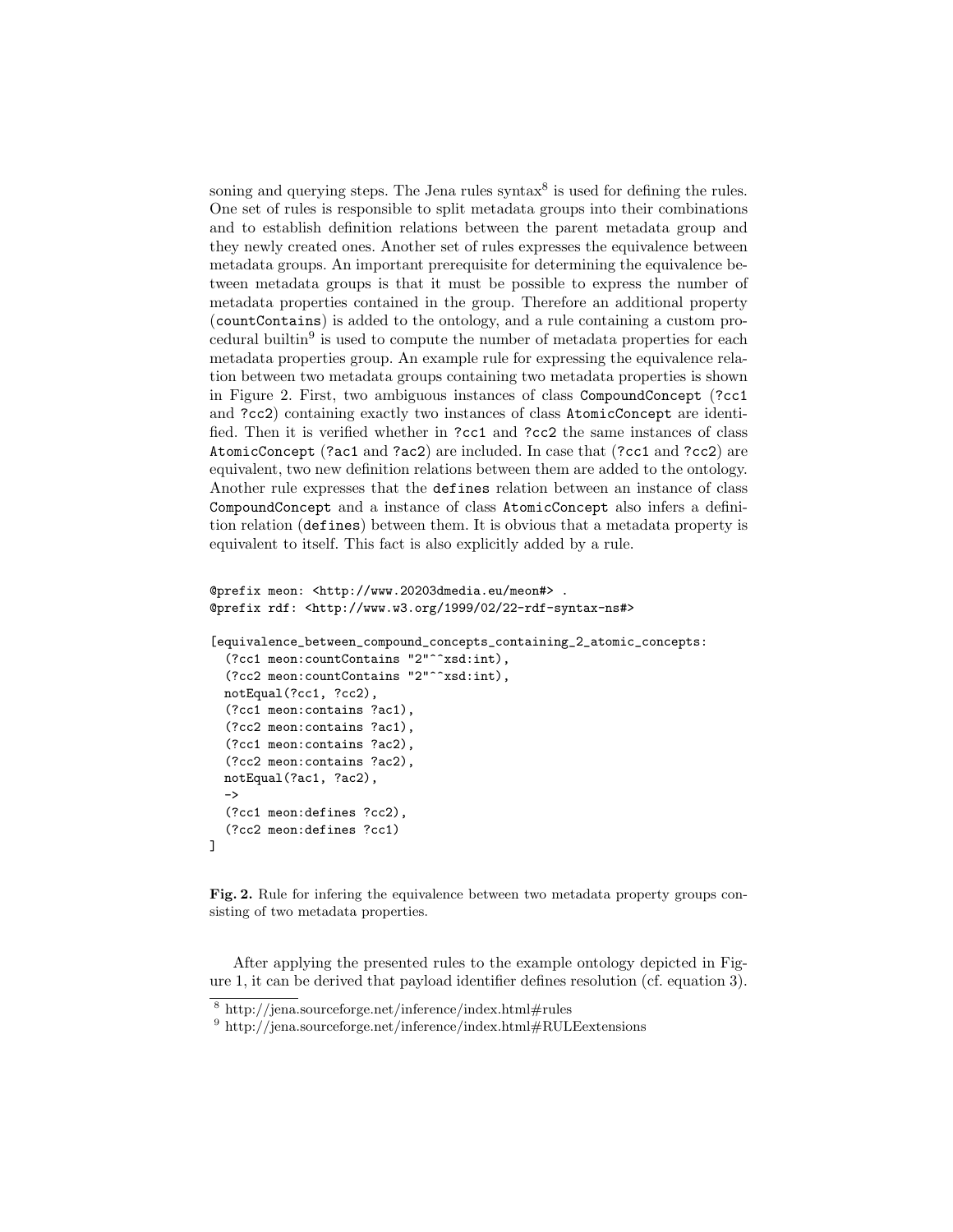The extended example ontology after applying the rules is shown in Figure 3. First a new anonymous instance CC 4 of class CompoundConcept, which is a subgroup of  $CC_1$ , is added to the ontology by the according rule. Additional subgroups of CC<sub>1</sub> are created as well but for simplicity they are not shown in Figure 3. Then the equivalence between CC<sub>-4</sub> and CC<sub>-2</sub> is computed (cf. rule shown in Figure 2). According to the transitive behavior of property defines there is now a definition relation between the instances PayloadIdentifier and Resolution.



Fig. 3. Extended ontology after applying rules to example ontology (shown in Figure 1) in order to accomplish the verification query task.

# 4 Demo Application

To demonstrate our approach to solve the verification query task we have implemented a web based demo application. As described in Section 3, the presented Jena rules are applied to the ontology containing the metadata properties. Then new definition relations are inferred. Although transitive reasoning is a basic task for an OWL-DL reasoner<sup>10</sup>, this task is also performed by a Jena rule. The reason for this design decision is that it would be the only usage of an OWL-DL reasoner during the whole process, and due to performance considerations this task has been moved to the rule reasoning block. The next step is to perform a  $SPARQL<sup>11</sup>$  select query to verify whether there is a definition relation between the selected metadata properties or not. For example, the SPARQL select query shown in Figure 4 is used to query for relations between the metadata properties

 $10$  e.g. http://clarkparsia.com/pellet

<sup>11</sup> http://www.w3.org/TR/rdf-sparql-query/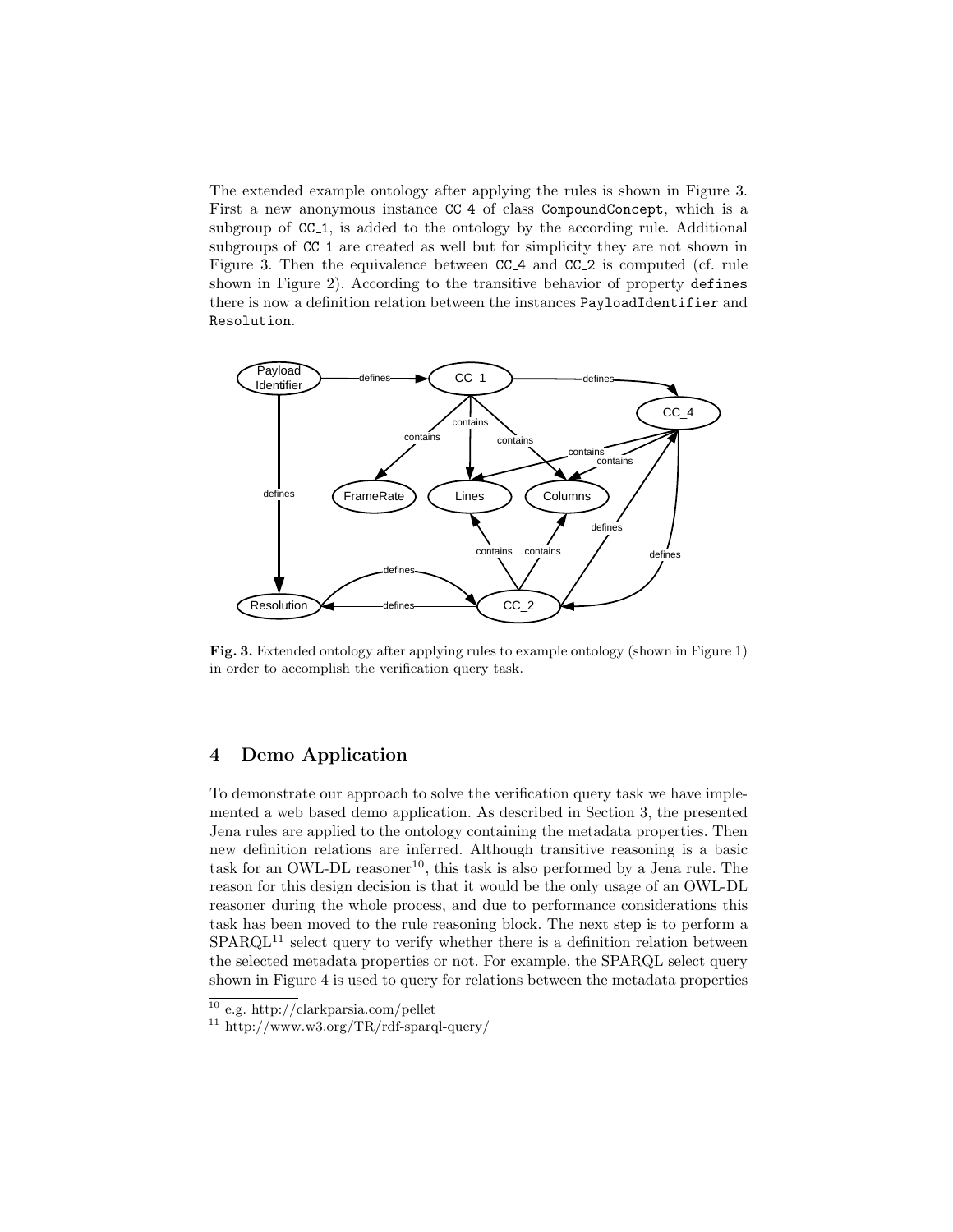payload identifier and resolution. Finally it is checked if the definition relation, represented using the property defines, is part of the SPARQL query result in order to determine the result of a verification query task.

PREFIX rdf: <http://www.w3.org/1999/02/22-rdf-syntax-ns#> PREFIX meon: <http://www.20203dmedia.eu/meon#>

SELECT DISTINCT ?property WHERE { meon:PayloadIdentifier ?property meon:Resolution }

Fig. 4. SPARQL select query to verify equation 4.

The user interface of our web application<sup>12</sup> is shown in Figure 5. The web application has been created using the Google Web Toolkit  $(GWT)^{13}$  and is deployed on Apache Tomcat  $6.0^{14}$ . All OWL processing tasks (including rule reasoning and executing SPARQL queries) are performed using Jena  $2.6 \cdot 0^{15}$ . After loading an ontology all single metadata properties are displayed. The user selects the metadata properties to be mapped and performs the verification.

# 5 Conclusion and Future Work

We have analyzed the problem of mapping metadata properties between stages of the audiovisual media production process with possible (partly) different semantics. Three basic types of queries have been identified. The proposed approach consists of an ontology modeling simple as well as compound metadata properties as well as their relations. Jena rules are used to infer implicit knowledge about the metadata properties. As a proof of concept, the approach has been successfully applied to the verification query type, i.e. verifying whether a metadata property can be unambiguously derived from another. A web application has been implemented as a demonstrator.

The next step is to also implement the other query types. In particular, groups of metadata properties implicitly defined in the query (but not modeled in the ontology) need to be supported. In addition, the ontology will be extended to cover a wide range of metadata properties used in the audiovisual media production process, as well as their relations. Furthermore, if we also describe the relation between the metadata properties in our ontology and specific formats and consider data type issues, the approach could be useful to enable automatic conversion between metadata formats.

 $\overline{12}$  The application can be accessed from http://meon.joanneum.at.

<sup>13</sup> http://code.google.com/webtoolkit/overview.html

<sup>14</sup> http://tomcat.apache.org/index.html

<sup>15</sup> http://jena.sourceforge.net/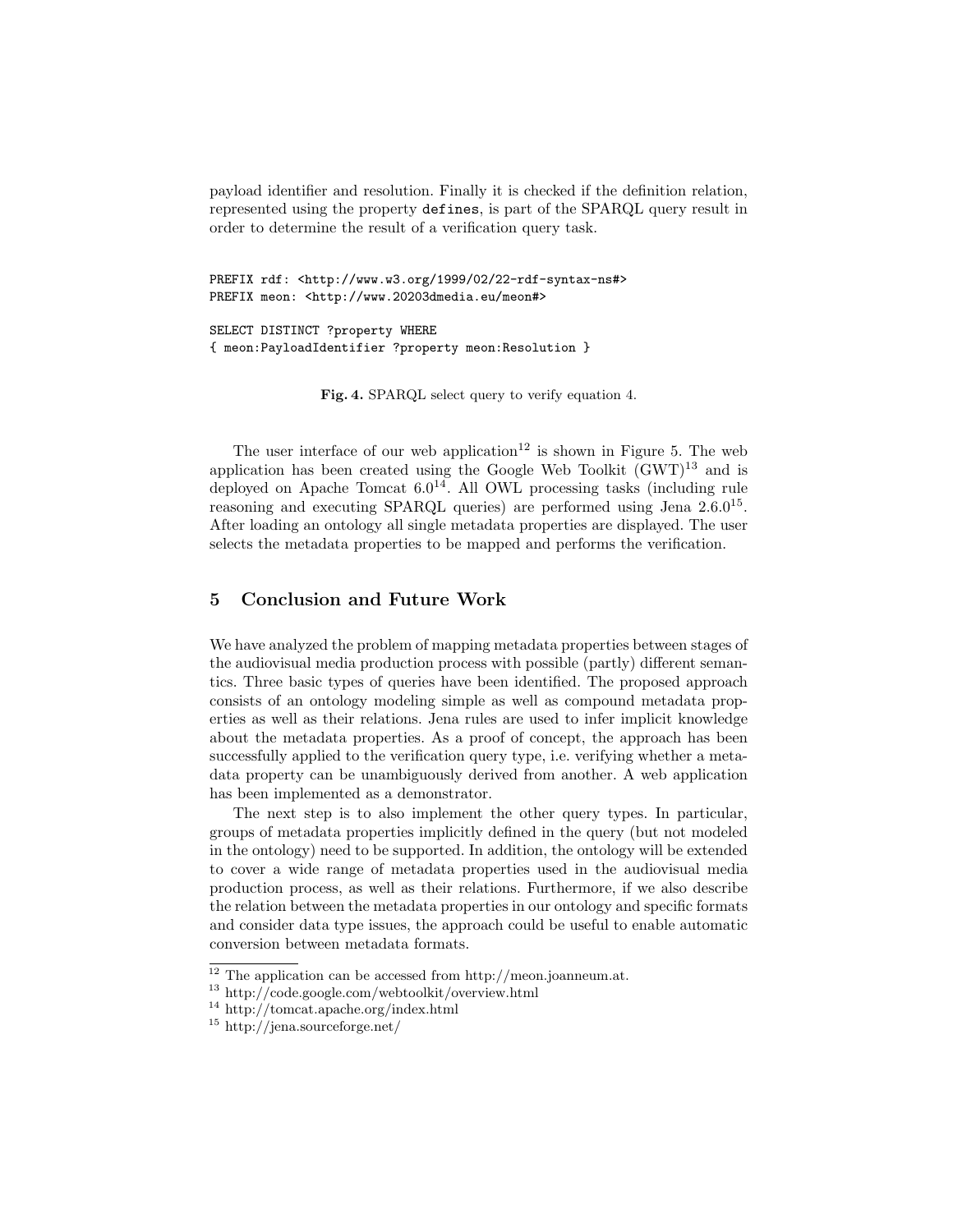meon Demo

| 1. Select Demo Ontology                       |                                                |
|-----------------------------------------------|------------------------------------------------|
| http://meon.joanneum.at/data/meon_example.owl | Load                                           |
| 2. Select Relation to be checked              |                                                |
|                                               |                                                |
| PayLoadIdentifier                             | -><br>Ask<br>PayLoadIdentifier                 |
| Resolution                                    | Resolution                                     |
| Lines                                         | Lines                                          |
| Columns                                       | Columns                                        |
| FrameRate                                     | FrameRate                                      |
| 3. Result<br>PayLoadIdentifier                | True (inferred)<br>Resolution<br>$\rightarrow$ |
|                                               |                                                |
| Status: Check has been performed              |                                                |
|                                               |                                                |
|                                               | <b>JOANNEUM</b><br>2020<br>nàbia<br>RESEARCH   |

Fig. 5. meon web application.

# Acknowledgements

The research leading to this paper was partially supported by the European Commission under the IST contract FP7-215475, "2020 3D Media: Spatial Sound and Vision" (http://www.20203dmedia.eu).

# References

- 1. Werner Bailer and Peter Schallauer. Metadata in the audiovisual media production process. In Michael Granitzer, Mathias Lux, and Marc Spaniol, editors, Multimedia Semantics - The Role of Metadata, volume 101 of Studies in Computational Intelligence, pages 65–84. Springer, Jun. 2008.
- 2. Mike Dean and Guus Schreiber. OWL Web Ontology Language: Reference. W3C Recommendation, 10 February 2004. http://www.w3.org/TR/owl-ref/.
- 3. Material Exchange Format (MXF) Descriptive Metadata Scheme-1. SMPTE 380M, 2004.
- 4. WonSuk Lee, Tobias Bürger, Felix Sasaki, Véronique Malaisé, and Florian Stegmaier. Ontology for Media Resource 1.0. W3C Working Draft, June 2009. Editor's draft at

http://www.w3.org/2008/WebVideo/Annotations/drafts/ontology10/ First-Draft/Overview.html, to appear at

http://www.w3.org/TR/mediaont-10.

5. Alistair Miles and Sean Bechhofer. SKOS Simple Knowledge Organization System Reference. W3C Candidate Recommendation, 17 March 2009.